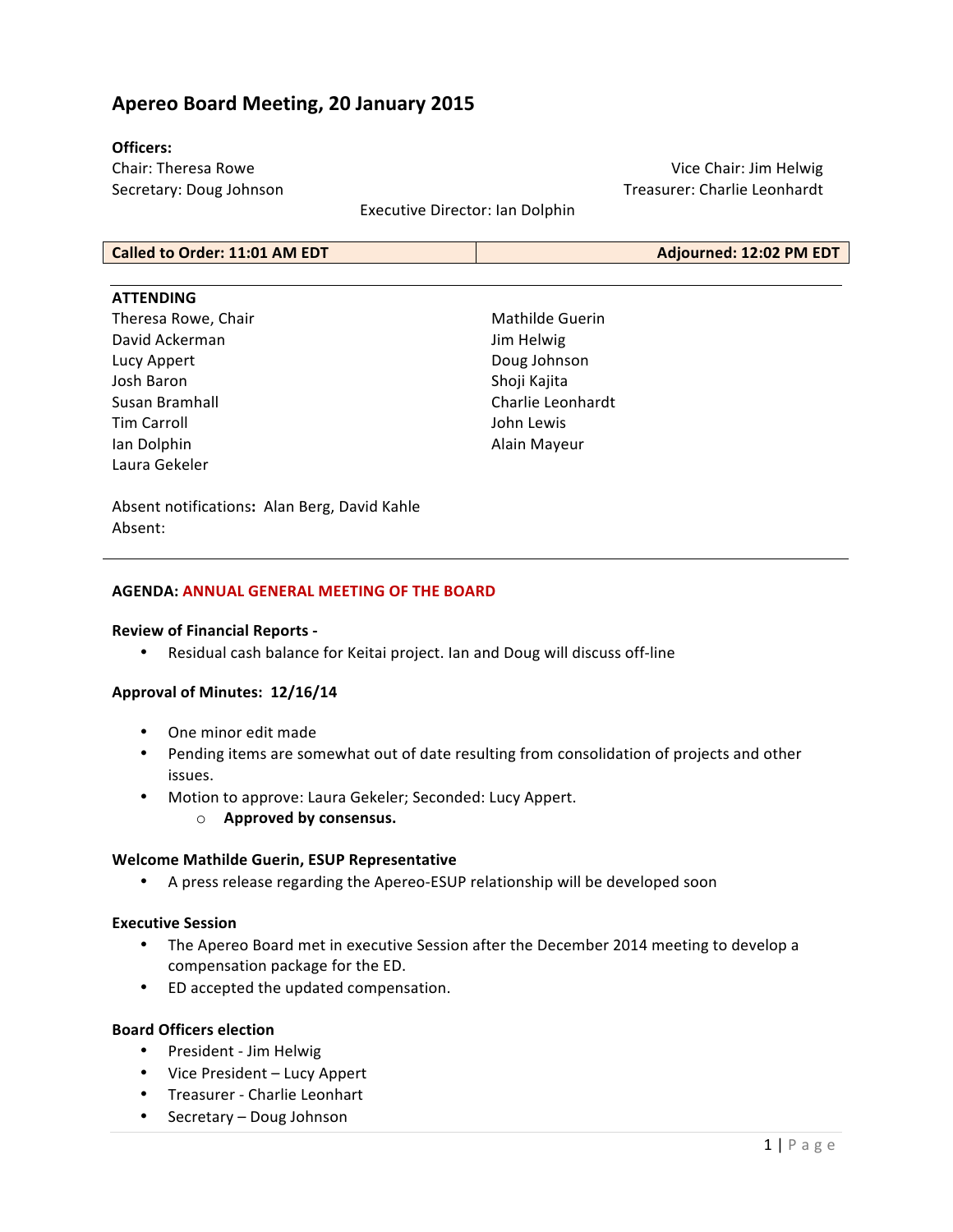- Motion to Ratify Election results: Josh Baron; Seconded: Tim Carroll
	- Approved by voice vote

#### **New Board President**

- Theresa introduced Jim Helwig as the new Apereo Board President, and turned over the (figurative) gavel.
- Jim expressed his thanks to Theresa for her excellent leadership over the last year.
	- o Amen! (*obiter dictum*)

## **Time and Dates for Meetings (Annual Review)**

- Josh indicated an ongoing conflict with his new position at Marist
	- $\circ$  Congratulations to Josh on his promotion and new responsibilities
- Ian will send out a poll regarding possible meeting dates and times
- Given increasing international composition of the Board, we will plan to survey possible meeting dates and times at least annually.

#### **ED Report**

- A. Priorities for the Coming Year (Document)
	- a. Three key strands
		- i. Membership Dues Model
			- 1. Internationalize by moving away from USD  $(\xi)$
			- 2. Recognize issues associated with smaller institution budgets
			- 3. Separating Sakai from the Apereo budget
				- a. Clarify financial priorities
			- 4. Recruiting new schools and commercial affiliates
			- 5. Membership coordinator not yet within range of budget possibilities
				- a. Evaluating possibility of internships with Marist
		- ii. Organizational Health
			- 1. Financial review and regularization
			- 2. Review and update incubation process
				- a. Recruit volunteers and mentors
			- 3. Evaluate health of software communities
		- iii. Communication Plan
			- 1. Continue to develop and articulate Apereo Value Proposition in light of experiences of the organization
	- b. Discussion:
		- i. General consensus that these are good strategic issues and priorities
		- ii. Communication meets a growing need to address problems of "openwashing" and clarify what open source is within the higher education community;
		- iii. How do we use existing resources more effectively while identifying and developing new revenue sources;
		- iv. Question regarding how the Board can best participate in these priorities? Subject for April Board Retreat.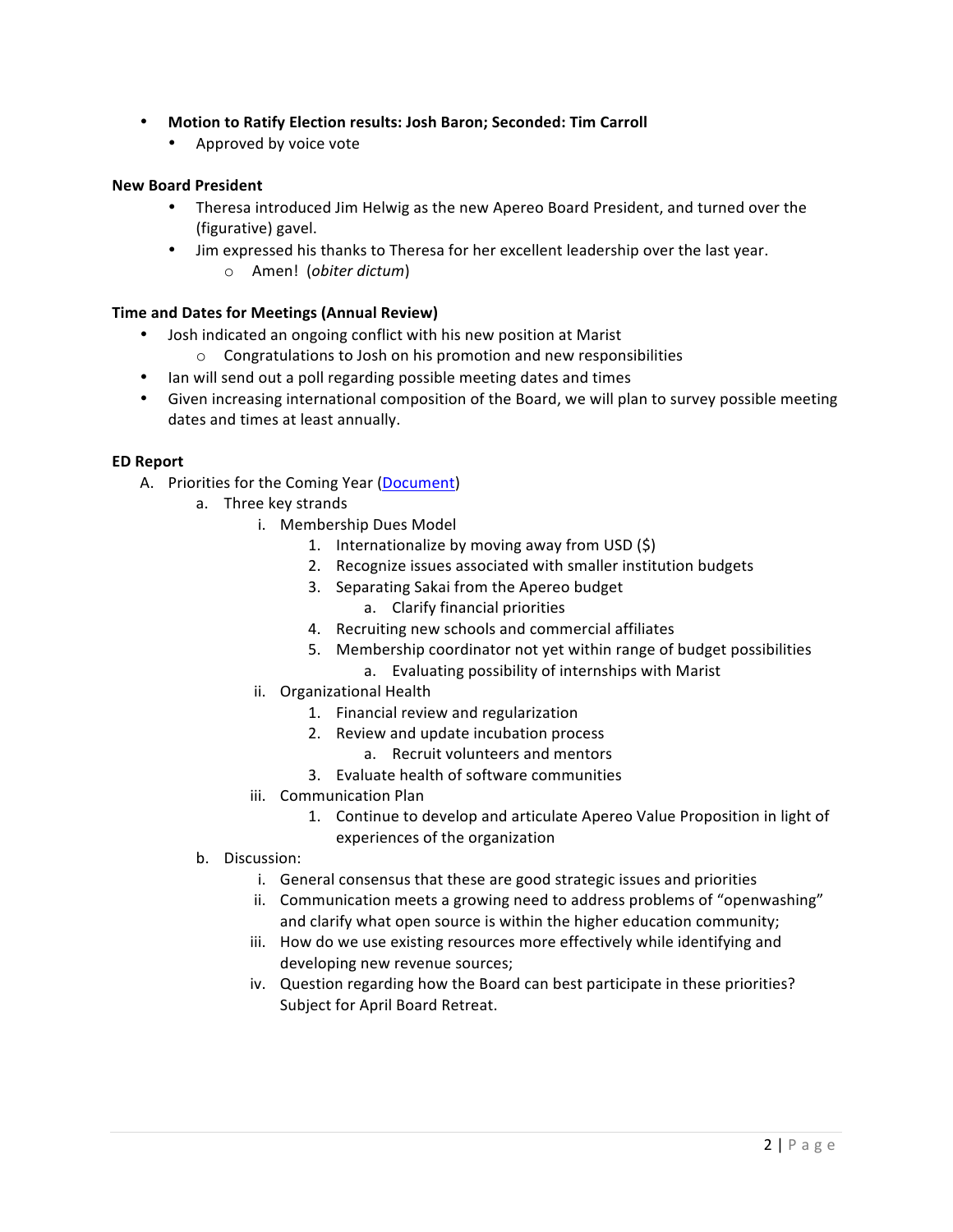## **Budget Discussion**

- A. Budget is in a good place despite small potential deficit
- B. Restructuring membership and recruiting new members is critical to addressing current budget issues
- C. Need to clarify some issues associated with separating out the Sakai budget from the overall Apereo budget

## **Adjournment:**

• **Moved: Lucy Appert. Seconded: Laura Gekeler** 

## **Information Items**

## **Pending Board Reports**

- Action Item: Subcommittee Membership Dues Structure (Ian, Doug, David, Charlie)
- Action Item: Subcommittee Leveraging HE Marketing programs & students (Josh Baron, Theresa Rowe, Andy Wasklewicz).
	- o Internships? Becoming part of the fabric of learning for HE institutions NB Josh may be prepared to speak to this item - we have movement.
- Action Item: Scorecard metrics for organizational health, leading to performance goals (Ian)

## **Participation Calendar:**

 $\circ$  New Year Schedule to be announced